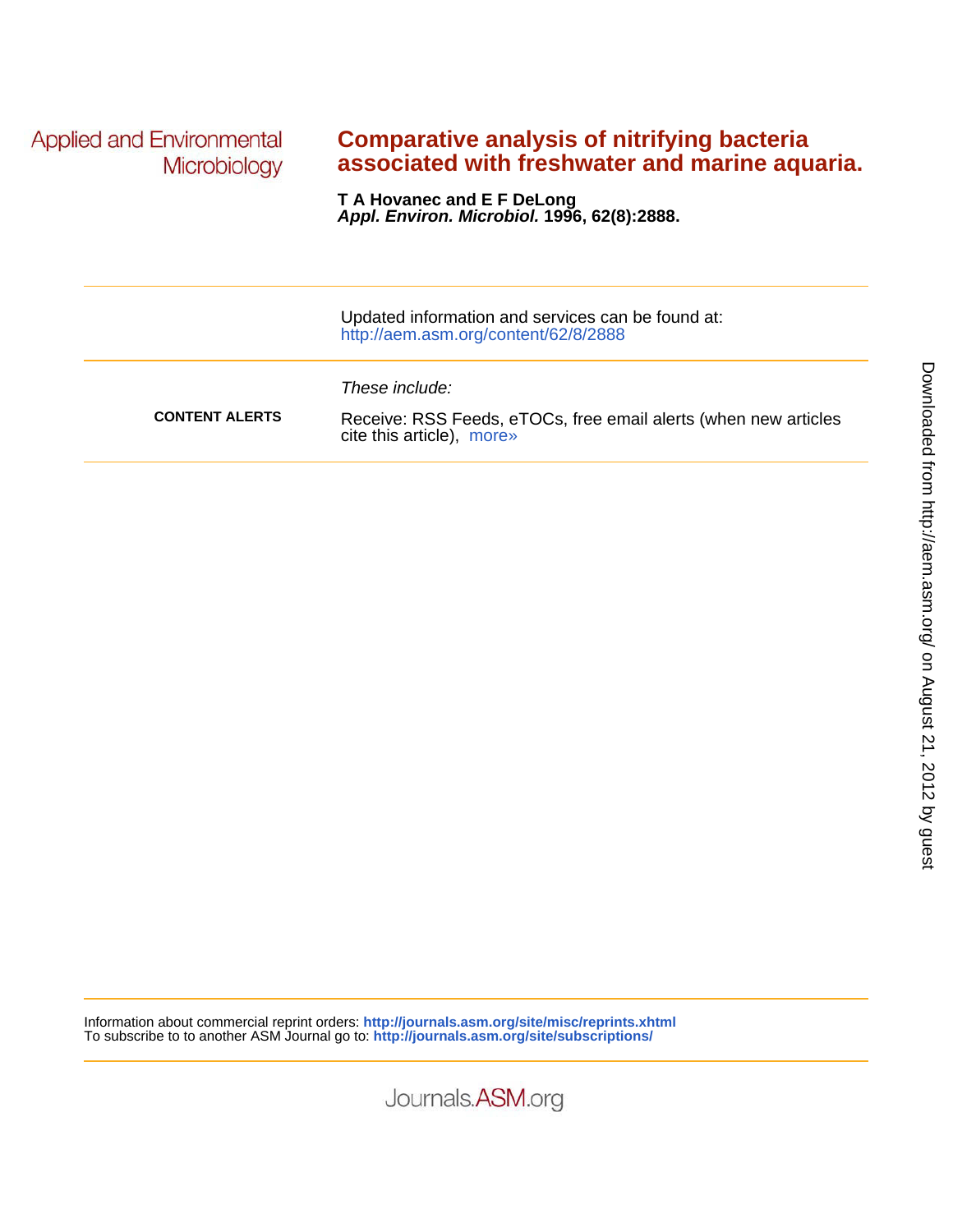# Comparative Analysis of Nitrifying Bacteria Associated with Freshwater and Marine Aquaria

TIMOTHY A. HOVANEC<sup>1,2\*</sup> AND EDWARD F. DELONG<sup>1</sup>

*Ecology, Evolution and Marine Biology Department, University of California, Santa Barbara, Santa Barbara, California 93106,*<sup>1</sup> *and Aquaria, Inc., Moorpark, California 93021*<sup>2</sup>

Received 15 March 1996/Accepted 20 May 1996

Three nucleic acid probes, two for autotrophic ammonia-oxidizing bacteria of the  $\beta$  subdivision of the class *Proteobacteria* **and one for** a **subdivision nitrite-oxidizing bacteria, were developed and used to study nitrifying bacterial phylotypes associated with various freshwater and seawater aquarium biofilters.** *Nitrosomonas europaea* **and related species were detected in all nitrifying seawater systems and accounted for as much as 20% of the total eubacterial rRNA. In contrast, nitrifying bacteria belonging to the** b**-proteobacterial subdivision were detected in only two samples from freshwater aquaria showing vigorous nitrification rates. rRNA originating** from nitrite-oxidizing  $\alpha$  subdivision proteobacteria was not detected in samples from either aquarium envi**ronment. The data obtained indicate that chemolithotrophic ammonia oxidation in the freshwater aquaria was not due to** b**-proteobacterial phylotypes related to members of the genus** *Nitrosomonas* **and their close relatives, the organisms usually implicated in freshwater nitrification. It is likely that nitrification in natural environments is even more complex than nitrification in these simple systems and is less well characterized with regard to the microorganisms responsible.**

The pathways of the nitrogen cycle are highly dependent on microbial activities and transformations. One important pathway in the nitrogen cycle is nitrification, the oxidation of ammonia to nitrite and subsequently to nitrate (17). Traditionally, nitrification has been studied by chemical measurement of ammonia or nitrite disappearance, measurement of the production of nitrite or nitrate, or a combination of these methods (see reference 25 for a review of autotrophic nitrification). Nitrification occurring in a wide range of environments, such as soils (17), ocean water (36), freshwater lakes (11), wastewaters (24), and aquaria (16), is assumed to be due to autotrophic bacteria. While heterotrophic nitrification can occur and may contribute substantially to nitrification in certain environments (17, 29), it is not coupled to energy generation and, therefore, is thought to be a minor component of overall nitrification (4, 25).

A primary concern in fish culture systems ranging from highdensity aquaculture operations to the home tropical fish aquarium is the toxic effects of ammonia on fish. To control and maintain safe ammonia levels in fish culture systems, biological filters have been designed to promote the growth of ammoniaand nitrite-oxidizing bacteria. Biological filters use a variety of materials as supports on which the bacteria are cultured. Generally, no special effort is made to distinguish between the types of supports used in different seawater or freshwater culture systems. The general assumption is that species of ammonia- and nitrite-oxidizing bacteria are identical in the two types of environments and that they require only a solid support, good aeration, and an energy source (ammonia or nitrite) to become successfully established.

In freshwater systems, the bacterial genera responsible for the oxidation of ammonia and nitrite are presumed to be predominantly the genera *Nitrosomonas* and *Nitrobacter*, both of which are chemolithoautotrophic members of the class *Pro-* *teobacteria* (14, 38). Recent studies in which comparative 16S rRNA analyses of ammonia- and nitrite-oxidizing bacteria were performed have clarified the phylogenetic relationships of these bacteria and have demonstrated that they belong to two separate lineages within the *Proteobacteria* (12, 30). Teske et al. (30) concluded that the nitrifying bacteria may have multiple phylogenetic origins. These authors speculated that nitrifiers have developed independently many times, perhaps from different lineages of photosynthetic bacteria (30). The freshwater autotrophic ammonia-oxidizing bacteria that have been characterized belong exclusively to the  $\beta$  subdivision of the *Proteobacteria* and are typified by *Nitrosomonas europaea* (Fig. 1). These bacteria form a distinct group within the  $\beta$ subdivision and are affiliated with an iron-oxidizing bacterium (*Gallionella ferruginea*) and the photosynthetic bacterium *Rhodocyclus purpureus*, along with methylotrophic bacteria. One ammonia oxidizer, *Nitrosococcus oceanus*, is a marine species that belongs to the  $\gamma$ -proteobacterial lineage.

The most commonly studied autotrophic nitrite-oxidizing bacteria belong to the  $\alpha$  subdivision of the *Proteobacteria*, of which *Nitrobacter winogradskyi* is a representative species (Fig. 1). Other chemolithoautotrophic nitrite-oxidizing bacteria that have been characterized are phylogenetically widespread in the class *Proteobacteria*, occurring in the  $\alpha$ ,  $\delta$ , and  $\gamma$  subdivisions (Fig. 1). Phylogenetic analysis of the  $\alpha$  subdivision of the *Proteobacteria* has shown that *Nitrobacter winogradskyi* is most closely related to *Bradyrhizobium japonicum* and *Rhodopseudomonas palustris* (9, 23, 27, 39).

In this study, we used oligonucleotide probes which target chemolithoautotrophic ammonia-oxidizing and nitrite-oxidizing bacteria to examine nitrifying bacterial populations associated with freshwater and marine aquaria. Various microbial habitats associated with aquarium systems were investigated, including the gravel, water, and biofilter support medium, which is a substratum designed to encourage the growth of nitrifying bacteria. Specific differences between nitrifying bacterial assemblages on freshwater and seawater aquarium biofilters were also investigated.

<sup>\*</sup> Corresponding author. Phone: (805) 529-1111. Fax: (805) 529- 3030. Electronic mail address: hovanec@lifesci.lscf.ucsb.edu.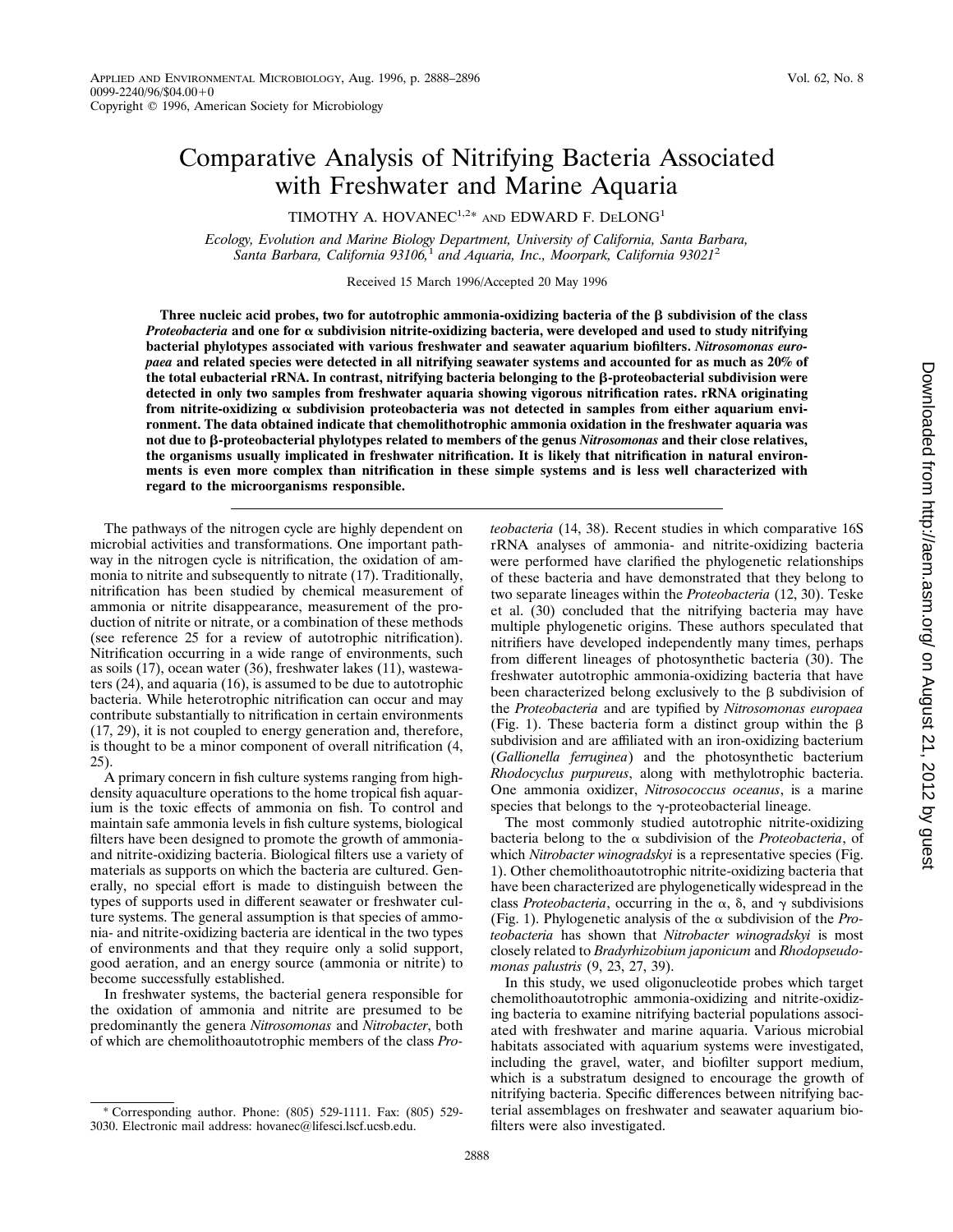

FIG. 1. Phylogenetic relationships of the chemolithoautotrophic ammonia- and nitrite-oxidizing bacteria. Most known ammonia-oxidizing autotrophs belong to the  $\beta$  subdivision of the *Proteobacteria*; the only exception is *Nitrosococcus oceanus*, which is affiliated with the  $\gamma$  subdivision. The nitrite-oxidizing bacteria are more widespread in the *Proteobacteria*, occurring in the  $\alpha$ ,  $\delta$ , and  $\gamma$  subdivisions. Nucleic acid probes which correspond to (i) all known  $\beta$  subdivision ammonia oxidizers (probe NITROSO4E), (ii) a clade on a deep branch in the  $\beta$  subdivision (probe NSM1B), and (iii) the nitrite oxidizers belonging to the  $\alpha$  subdivision (probe NBAC2) were developed. Nitrifying bacteria which are not targeted by the probes designed in this study are indicated by asterisks. Recent studies indicate that the genus *Nitrospira* may be affiliated with a group outside the  $\delta$  subdivision of the *Proteobacteria*, in a separate phylogenetic lineage (8).

## **MATERIALS AND METHODS**

**Bacterial culture and nucleic acid extraction techniques.** Ammonia- and nitrite-oxidizing bacteria were obtained from the American Type Culture Collection or were kindly provided by J. B. Waterbury of Woods Hole Oceanographic Institute, Woods Hole, Mass., and were grown in organic-free media in batch culture by standard methods (Table 1) (2).

**Isolation of ribosomal DNA genes of nitrite oxidizers.** As expected, the nitriteoxidizing bacteria grew slowly with low cell yields, and so the PCR was used to generate sufficient ribosomal DNA template to test probe specificities. Prior to the PCR, DNAs from *Nitrobacter winogradskyi* and *Nitrobacter agilis* were extracted. Cells were placed in lysis buffer (40 mM EDTA, 50 mM Tris; pH 8.3) to which lysozyme was added to a final concentration of 1 mg/ml. After incubation at  $37^{\circ}$ C for 30 min, 50 µl of proteinase K (stock solution concentration, 10 mg/ml) and 50  $\mu$ l of 20% sodium dodecyl sulfate (SDS) were added to each sample, and then the preparations were incubated at 55°C for 30 min. Cell lysis was monitored by phase-contrast microscopy. In some cases, additional proteinase K and SDS were added and the sample was incubated at 55°C for another 30 min.

After cell lysis, DNA was extracted by sequential extractions with phenol (pH 8.0), phenol-chloroform-isoamyl alcohol (24:24:1), and finally chloroformisoamyl alcohol (24:1). Each sample nucleic acid was precipitated with 0.3 M sodium acetate and 2 volumes of ethanol and stored at  $-20^{\circ}$ C. The sample was collected by centrifugation, dried, and resuspended in  $100 \mu l$  of TE buffer (10) mM Tris-HCl, 1 mM disodium EDTA). The concentration of DNA was determined by Hoechst type 33258 dye binding and fluorometry (model TKO 100 minifluorometer; Hoefer Pharmacia Biotech Inc., San Francisco, Calif.). Ribosomal DNA was amplified by using primers specific for eubacterial rRNA, as previously described (7).

**Isolation of rRNA.** Cells of the ammonia-oxidizing and heterotrophic bacteria were harvested by centrifugation for 20 min at 8,000 rpm (model RC5C centrifuge; Sorvall Instruments). Total rRNA was extracted from bacterial cells by cell disruption with glass beads, using a Mini Beadbeater (BioSpec Products, Bartlesville, Okla.). After disruption, a three-step purification procedure (with phenol [Tris buffered, pH 5.1], phenol-chloroform-isoamyl alcohol [24:24:1], and chloroform-isoamyl alcohol [24:1]) was performed (28). The resulting crude nucleic<br>acid was precipitated overnight at  $-20^{\circ}$ C after 0.1 volume of 3 M sodium acetate and 2 volumes of ethanol were added. After precipitation, the nucleic acids were collected by centrifugation and resuspended in 100  $\mu$ l of TE buffer (pH 8.0). RNA was quantified by measuring  $A_{260}$  with a Perkin-Elmer Lambda 3B spectrophotometer by assuming that  $1A_{260}$  unit corresponds to 40  $\mu$ g of RNA per ml (28).

**Oligonucleotide probe design.** 16S rRNA sequences of chemolithoautotrophic ammonia-oxidizing bacteria were aligned in a database by using sequence data obtained from the Ribosomal Database Project (20). Two regions were identified as having potential specificity for the target groups. One 20-nucleotide probe (designated NITROSO4E) targeted all known ammonia-oxidizing members of the  $\beta$  subdivision (Fig. 1), and a second probe (NSM1B) targeted three members of the clade containing *Nitrosomonas europaea*, *Nitrosomonas eutropha*, and *Nitrosococcus mobilis.*

A third probe (NBAC2) was designed to target the  $\alpha$  subdivision nitriteoxidizing bacteria *Nitrobacter winogradskyi*, *Nitrobacter agilis*, and *Nitrobacter hamburgensis*. The probes were synthesized by Operon Tech, Inc., Alameda, Calif. The nucleotide sequences and positions of the probes are shown in Table 2.

**Probe hybridization procedures.** To determine the specificity of each probe, probe binding to rRNAs from target and nontarget bacteria was monitored by autoradiography. A temperature series spanning the estimated dissociation temperature of each probe was used to determine the wash temperature empirically.

All probe hybridization experiments were conducted with a slot blot device (Millipore Corp., New Bedford, Mass.). rRNAs from pure stock preparations and samples were denatured with 3 volumes of 2% (vol/vol) glutaraldehyde and then diluted to the final volume (1:100) with dilution water (1  $\mu$ g of polyriboadenosine per liter, 0.0004% bromophenol blue). The plasmid stock preparations of *Nitrobacter winogradskyi* and *Nitrobacter agilis* were diluted with an equal volume of a mixture containing 1 N NaOH and 3 M NaCl. Samples were applied to nylon filters (Hybond N; Amersham Corp., Arlington Heights, Ill.) fitted into the slot blot device. After air drying, the filters were cross-linked by exposure to 1,200 J of UV irradiation (UV Stratalinker; Stratagene Corp., San Diego, Calif.).

For hybridization experiments, membranes were placed in a heat-sealable bag, 6 or 12 ml (depending on the number of membranes in the bag) of hybridization buffer (0.9 M NaCl, 50 mM NaPO<sub>4</sub>, 5 mM EDTA, 0.5% SDS, 10× Denhardt's solution, 0.5 mg of polyadenosine per ml) was added, and the bag was sealed and placed in a hybridization oven (model 136500; Boekel Industries, Inc.) for 30 min at 45°C. After 30 min, the bags were removed, and  $2 \times 10^7$  cpm of <sup>32</sup>P-end-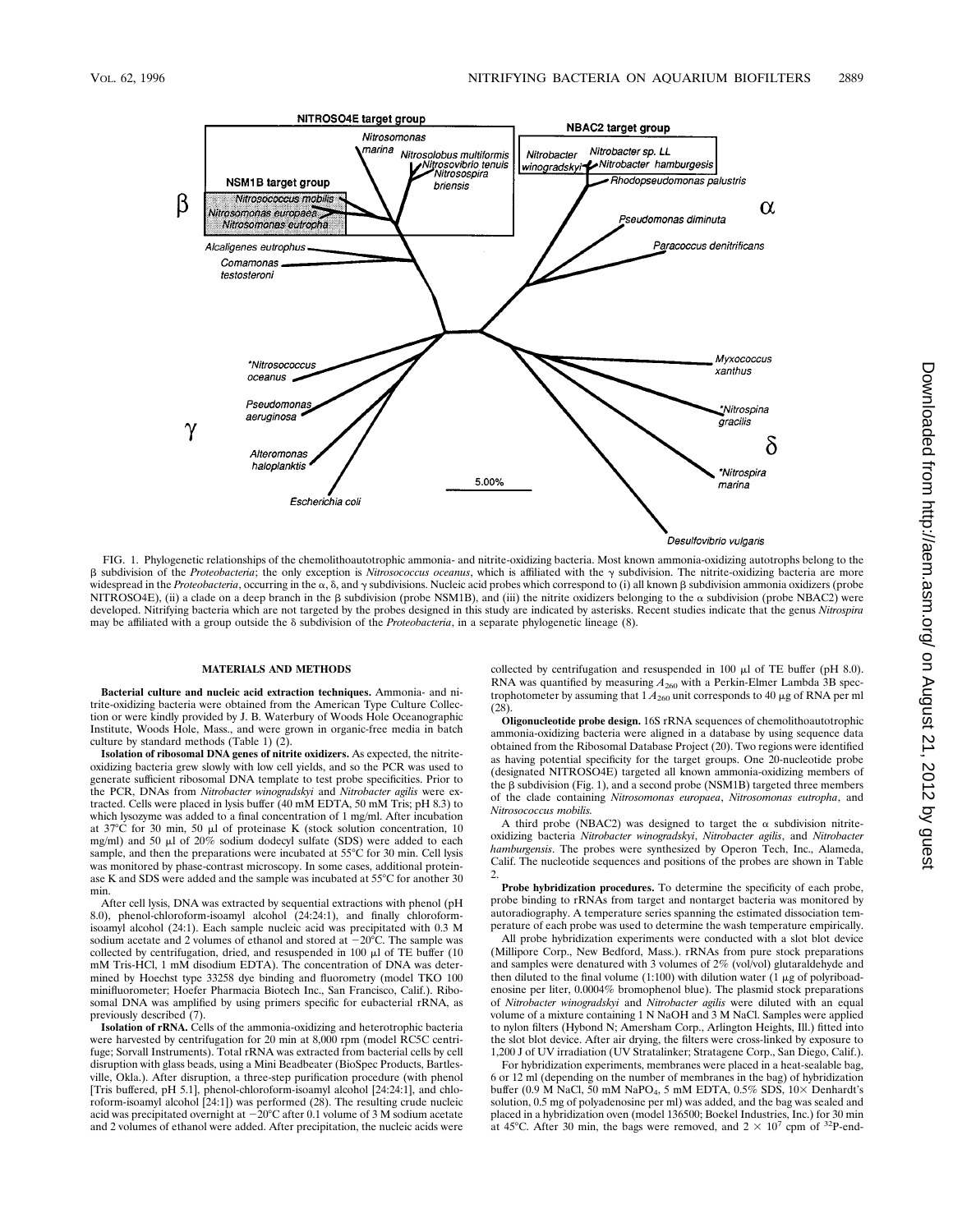| TABLE 1. Sources of the bacteria utilized in the nucleic acid probe validation studies and culture media used to grow them |  |  |
|----------------------------------------------------------------------------------------------------------------------------|--|--|
|----------------------------------------------------------------------------------------------------------------------------|--|--|

| Species                                                                 | Proteobacterial<br>subdivision | Strain                       | Growth medium       |
|-------------------------------------------------------------------------|--------------------------------|------------------------------|---------------------|
| Chemolithoautotrophic ammonia-oxidizing bacteria                        |                                |                              |                     |
| Nitrosomonas europaea                                                   | Beta                           | <b>ATCC 19718</b>            | <b>ATCC 221</b>     |
| Nitrosococcus mobilis                                                   | <b>B</b> eta                   | NC2 Waterbury <sup>a</sup>   | ATCC 928 $(25\%)^b$ |
| Nitrosolobus multiformis                                                | <b>B</b> eta                   | <b>ATCC 25196</b>            | <b>ATCC 929</b>     |
| Nitrosospira briensis                                                   | <b>B</b> eta                   | C128 Waterbury <sup>a</sup>  | ATCC 221            |
| Nitrosovibrio tenuis                                                    | <b>B</b> eta                   | NV12 Waterbury <sup>a</sup>  | ATCC 929            |
| Nitrosococcus oceanus                                                   | Gamma                          | <b>ATCC 19707</b>            | ATCC 928            |
| Chemolithoautotrophic nitrite-oxidizing bacteria                        |                                |                              |                     |
| Nitrobacter winogradskyi                                                | Alpha                          | <b>ATCC 25391</b>            | ATCC 480            |
| Nitrobacter agilis                                                      | Alpha                          | <b>ATCC 14123</b>            | ATCC 96             |
| Nitrococcus mobilis                                                     | Gamma                          | <b>ATCC 25380</b>            | ATCC 481            |
| Nitrospira marina                                                       | Delta                          | NB295 Waterbury <sup>a</sup> | ATCC 480            |
| Nitrospina gracilis                                                     | Delta                          | NB211 Waterbury <sup>a</sup> | ATCC 480            |
| Heterotrophic bacteria closely related to ammonia or nitrite oxidizeers |                                |                              |                     |
| Alcaligenes eutrophus                                                   | Beta                           | <b>ATCC 17697</b>            | Luria-Bertani       |
| Alcaligenes faecalis                                                    | Beta                           | <b>ATCC 15554</b>            | Luria-Bertani       |
| Comamonas acidovorans                                                   | <b>B</b> eta                   | ATCC 15668 <sup>c</sup>      | Luria-Bertani       |
| Comamonas testosteroni                                                  | Beta                           | ATCC $11975^c$               | Luria-Bertani       |
| Paracoccus denitrificans                                                | Alpha                          | <b>ATCC 17741</b>            | Luria-Bertani       |
| Rhodopseudomonas palustris                                              | Alpha                          | <b>ATCC 17001</b>            | Luria-Bertani       |
| Pseudomonas diminuta                                                    | Alpha                          | 501 <sup>c</sup>             | Luria-Bertani       |
| Shewanella putrefaciens                                                 | Gamma                          | <b>ATCC 8071</b>             | Luria-Bertani       |
| Pseudomonas nautica                                                     | Gamma                          | <b>ATCC 27132</b>            | Marine broth        |
| Pseudomonas aeruginosa                                                  | Gamma                          | <b>ATCC 17503</b>            | Luria-Bertani       |

*<sup>a</sup>* Kindly provided by J. B. Waterbury, Woods Hole Oceanographic Institute. *<sup>b</sup>* The medium used was 25% ATCC 928 medium in distilled water.

*<sup>c</sup>* Received from P. Baumann.

labeled probe was added. Each bag was resealed and returned to the oven. The membranes were incubated overnight in the hybridization oven at 45°C.

After the overnight washing described above, the membranes were removed and washed in a solution containing  $1 \times$  SET (150 mM NaCl, 1 mM EDTA, 20 mM Tris; pH 7.8) and 1% SDS at room temperature for 30 min on a shaker table. The membranes were then washed in fresh  $1 \times$  SET–1% SDS at appropriate wash temperatures for 30 min (with shaking every 10 min). After washing, the membranes were allowed to air dry. Autoradiographic signals were quantified by using a gas proportional radioisotope detection system (Ambis, Inc., San Diego, Calif.). Film autoradiographs were also recorded with an intensifier screen for 20 to 24 h at  $-76^{\circ}$ C.

The relative rRNA-specific hybridization signal attributable to each probe was determined by calculating a slope (counts per minute bound per nanogram of RNA) for the serially diluted sample. Values were normalized by using a cor-

rection factor determined by dividing the group-specific probe slope derived from known rRNA standards by the slope derived from the eubacterial probe for the same standards (10). Group-specific hybridization signal was calculated by dividing the normalized group-specific probe slope by the eubacterial probe slope of the same sample.

**Sampling and extraction of nucleic acids from aquarium samples.** A variety of locations in small (water volume, <400 liters) aquaria having two general types of environments (inorganic and organic) were sampled for the presence of chemolithoautotrophic nitrifying bacteria.

The samples consisted of aquarium gravel, aquarium water, and pieces of the aquarium biological filter media. Gravel was collected with a scoop, weighed to the nearest 0.1 g, placed in a polypropylene tube, and immediately covered with low-pH buffer (50 mM sodium acetate, 10 mM disodium EDTA) for rRNA extraction or with cell lysis buffer for DNA extraction. Samples were stored at

| TABLE 2. Nucleotide sequences and positions of the three oligonucleotide probes for nitrifying bacteria |  |  |  |
|---------------------------------------------------------------------------------------------------------|--|--|--|
|                                                                                                         |  |  |  |

| Probe              | Position<br>(nucleotides) <sup>a</sup> | Base sequence<br>$(5'$ to $3')$ | $T_d$ (°C) <sup>b</sup> /<br>wash temp $(^{\circ}C)$ | Targeted group                                                                  | Nontarget bacteria with<br>exact match to probe<br>sequence                                                                         |
|--------------------|----------------------------------------|---------------------------------|------------------------------------------------------|---------------------------------------------------------------------------------|-------------------------------------------------------------------------------------------------------------------------------------|
| NITROSO4E          | 639-658                                | CAC TCT AGC YTT GTA GTT TC      | 43.2/53.0                                            | β-Proteobacterial<br>ammonia oxidizers                                          | Nodularia sp. <sup>c</sup>                                                                                                          |
| NSM <sub>1</sub> B | 479-495                                | TCT GTC GGT ACC GTC AT          | 41.2/53.0                                            | Nitrosomonas europaea,<br>Nitrosomonas<br>eutropha,<br>Nitrosococcus mobilis    | None <sup><math>d</math></sup>                                                                                                      |
| NBAC <sub>2</sub>  | 1017-1036.1                            | GCT CCG AAG AGA AGG TCA CA      | 49.4/53.0                                            | Nitrobacter winogradskyi,<br>Nitrobacter<br>hamburgensis,<br>Nitrobacter agilis | Afipia clevelandensis,<br>Afipia felis,<br>Rhodopseudomonas<br><i>palustris</i> strain,<br>Bradyrhizobium<br>japonicum <sup>e</sup> |

<sup>&</sup>lt;sup>a</sup> Escherichia coli numbering.<br><sup>b</sup>  $T_a$ , dissociation temperature. Wash temp, experimentally determined wash temperature (see Materials and Methods).<br><sup>b</sup>  $T_a$ , dissociation temperature bacteria have a one-base mismatch w The following four nontarget bacteria have a one-base mismatch with the probe sequence: Photorhizobium thompsonianum, Photorhizobium sp. strain IRBG 230, *Bradyrhizobium* sp., and *Photorhizobium* sp. strain MKAa 2.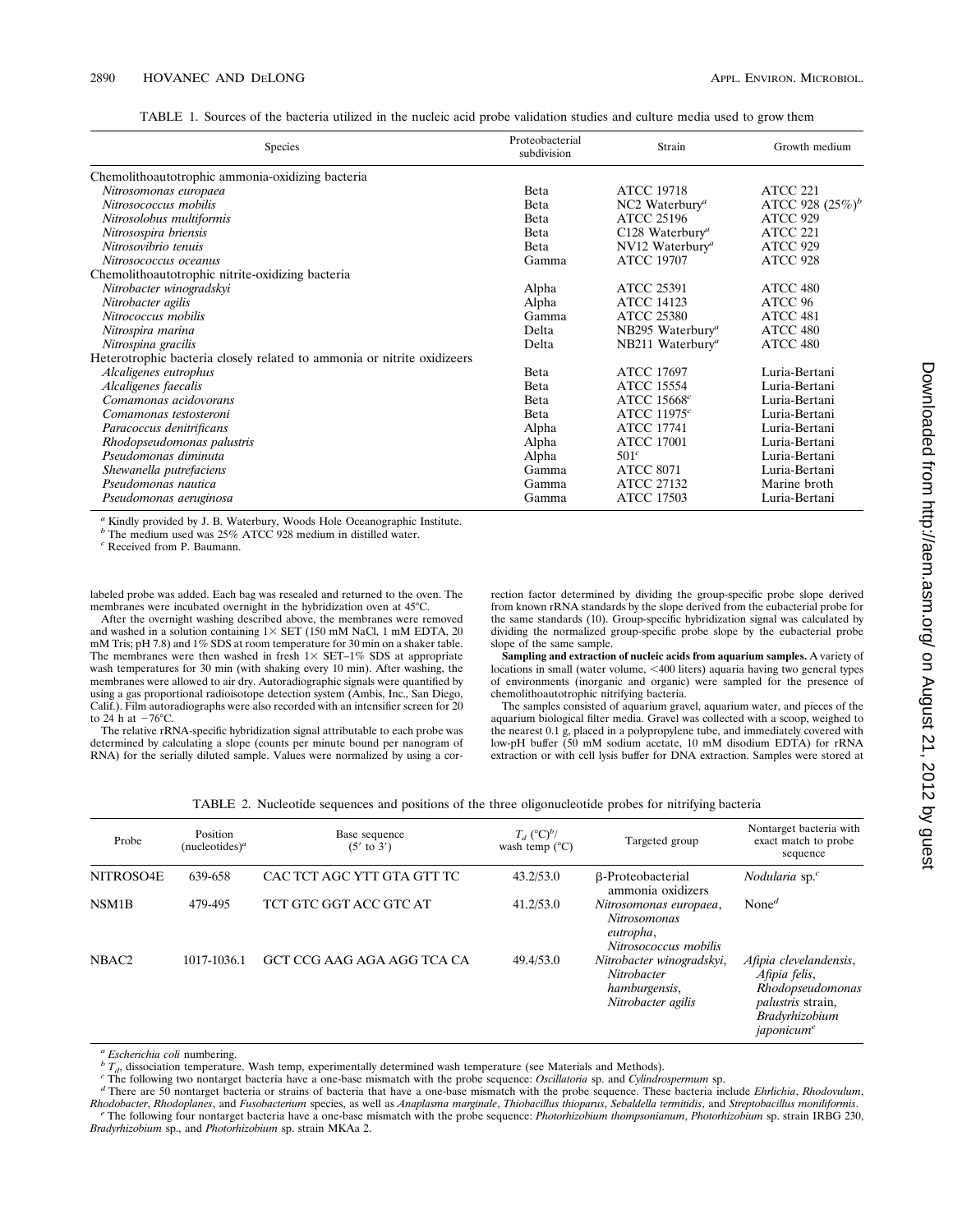$-20^{\circ}$ C until extraction. Aquarium water was collected in prewashed glass jars and filtered through a Sterivex GV filter by using autoclaved pump tubing and a peristaltic pump. Between 1,000 and 4,000 ml of water was filtered depending on the sample. After filtering, 1.8 ml of cell lysis buffer was added to each unit with a sterile syringe, and the filters were stored at  $-20^{\circ}$ C until processing. Various biological filter media were collected by cutting a piece of material from the filter with alcohol-sterilized scissors and forceps. Each medium sample was placed in a polypropylene tube, covered with  $2.0$  to  $2.5$  ml of cell lysis buffer or bead beating solution, and then stored at  $-20^{\circ}$ C until extraction.

The gravel samples were extracted by adding 200  $\mu l$  of 20% SDS and 3 ml of phenol (Tris buffered to pH 5.1) and shaking the preparations by hand for 5 min; this was followed by incubation in a 60°C water bath for 7 min. After shaking for 3 min, the samples were centrifuged at 1,500 rpm for 10 min (model 1550 centrifuge; Hamilton Bell, Montvale, N.J.). The nucleic acids were aliquoted into three tubes, and the contents of each tube were extracted by using the bead beating protocol described above.

The nucleic acids in the aquarium water samples were extracted by adding 40  $\mu$ l of lysozyme (from a stock solution containing 25 mg of lysozyme in 500  $\mu$ l of distilled water) to each thawed sample. The filter was placed on an agitator and shaken at 37 $\rm\degree C$  for 30 min. Then 500  $\mu$ l of proteinase K (stock solution concentration, 10 mg/ml) was added, and the filter was incubated at  $55^{\circ}$ C for 1 h with shaking. The solution was drawn out of the Sterivex filter with a syringe into a polypropylene tube. Phenol-chloroform-isoamyl alcohol extraction was performed, and this was followed by a series of chloroform-isoamyl alcohol extractions. The solution was concentrated with a Centricon 100 concentrator (Amicon, Beverly, Mass.), and nucleic acids were precipitated.

**Freshwater and seawater aquarium biofilter comparison.** Six all-glass aquaria (capacity, 34 liters) were used along with a standard home aquarium filtration system (Penguin model 160B; Marineland Aquarium Products, Moorpark, Calif.). There was no substratum or other material in the aquaria. In the model 160B system the main body of the filter unit hangs on the outside upper back edge of the aquarium. On the upper weir of the filter unit is the dedicated biological filter (BioWheel; referred to below as the biofilter), which sits perpendicular to the water flowing back into the aquarium. The water flow causes the biofilter to continuously rotate such that it functions as a rotating biological contactor, and, therefore, the filter surface alternates between a partially submerged phase and an air-exposed phase.

Initially, the tanks were filled with dechlorinated (activated carbon-treated) tap water; 5 mM ammonia (made with ammonium chloride) was added to each aquarium daily for the first 20 days and then every other day or so. Aquarium water was sampled several times a week and was analyzed by performing a flow injection analysis (FIAstar system; Tecator AB, Höganäs, Sweden) for ammonia (gas diffusion membrane method), nitrite (azo dye method), nitrate (cadmium reduction-azo dye method), and acid-neutralizing capacity (methyl orange to an end point of pH 4.5) as recommended in the manufacturer's application notes. The pH was determined with an electrode and a specific ion meter (Orion Instruments).

After all of the aquaria were exhibiting nitrification, as determined by nitrate production, the water in one group of three aquaria was changed from freshwater to seawater (prepared with artificial sea salts [Marineland Commercial Aquariums, Moorpark, Calif.]). Three additional aquaria were also set up with artificial seawater and filter units with BioWheels which had never been run. Water quality data were collected for the nine aquaria as previously described for another 75 days. At 43 and 72 days after the one freshwater group had been switched to seawater, the biofilm on each biofilter was sampled by cutting out a small piece of the filter. rRNA and ribosomal DNA were extracted as described above. rRNA was analyzed by using oligonucleotide probes as described above.

#### **RESULTS**

**Oligonucleotide probe specificity.** The specificities of three of the four ammonia- or nitrite-oxidizing group-specific probes developed in this study are shown in Fig. 2. Database searches and hybridization experiments performed with rRNAs extracted from phylogenetically diverse bacteria indicated that the probes were sufficiently specific to identify various chemolithoautotrophic nitrifying bacteria with the following provisions. There is one nontarget organism for the NITROSO4E probe and there are four nontarget organisms for the NBAC2 probe in which the probe sequence compliments the nontarget sequence exactly (Table 2). In the case of probe NSM1B the sequences of about 50 nontarget organisms out of the database of more than 3,000 sequences have only one mismatch with the target sequence (Table 2).

A range of wash temperatures was tested to determine the optimal conditions for probe specificity. Under appropriate hybridization and wash conditions, the NITROSO4E probe



FIG. 2. Autoradiographs demonstrating the specificity of eubacterial probe EUBAC (A), ammonia-oxidizing bacterial probes NITROSO4E (B) and NSM1B (C), and nitrite-oxidizing bacterial probe NBAC2 (D). The rRNA extracts from chemolithoautotrophic nitrifying bacteria and closely related bacteria were blotted in the slots in the following arrangement: slot a-1, *Nitrobacter winogradskyi*; slot a-2, *Nitrobacter agilis*; slot a-3, *Nitrosovibrio tenuis*; slot a-4, *Nitrosospira briensis*; slot a-5, *Nitrosolobus multiformis*; slot a-6, *Nitrosomonas europaea*; slot a-7, *Nitrosococcus mobilis*; slot b-1, *Rhodopseudomonas palustris*; slot b-2, *Pseudomonas diminuta*; slot b-3, *Paracoccus denitrificans*; slot b-4, *Comamonas acidovorans*; slot b-5, *Alcaligenes faecalis*; slot b-6, *Comamonas testosteroni*; slot b-7, *Alcaligenes eutrophus*; slot c-1, *Nitrococcus mobilis*; slot c-2, *Nitrosococcus oceanus*; slot c-3, *Shewanella putrefaciens*; slot c-4, *Pseudomonas nautica*; slot c-5, *Pseudomonas aeruginosa*; slot c-6, *Nitrospina gracilis*; slot c-7, *Nitrospira marina*.

bound the rRNAs of all of the  $\beta$  subdivision ammonia-oxidizing bacteria examined, but not the rRNAs of the closely related heterotrophic bacteria (Fig. 2). The NSM1B probe yielded positive signals with the two targeted  $\beta$  subdivision ammoniaoxidizing bacteria (*Nitrosomonas europaea* and *Nitrosococcus mobilis*) but not with other nitrifying bacteria or closely related heterotrophic bacteria belonging to the same subdivision (Fig. 2). We tested a third probe for the  $\beta$  subdivision oxidizers, NLB1, but this probe cross-reacted with the closely related heterotrophic bacteria at all wash temperatures tested (data not shown). None of the nucleic acid probes designed for the b subdivision ammonia-oxidizing bacteria hybridized to *Nitrosococcus oceanus*, a marine species which is the only known autotrophic ammonia oxidizer not in the  $\beta$  subdivision (Fig. 2).

The results of the specificity test for the nitrite-oxidizing bacterial probe (NBAC2) show that this probe is specific for two known a subdivision nitrite oxidizers (*Nitrobacter winogradskyi* and *Nitrobacter agilis*) and does not cross-hybridize with either the  $\delta$  or the  $\gamma$  subdivision nitrite-oxidizing bacteria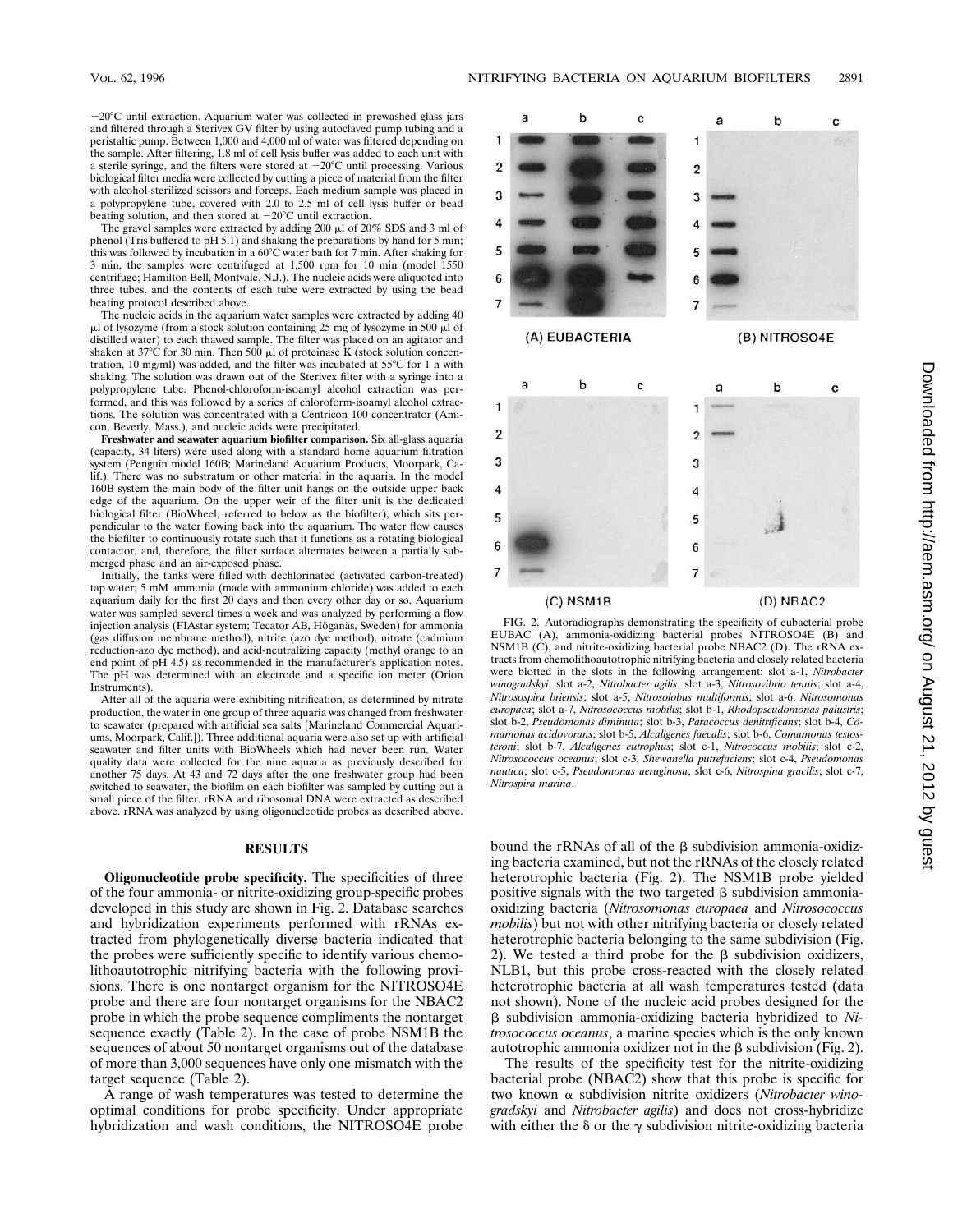or closely related  $\alpha$  subdivision heterotrophic bacteria, such as *Rhodopseudomonas palustris* (Fig. 2).

The data indicated that three of the four nucleic acid probes tested were sufficiently specific to distinguish autotrophic nitrifying bacteria from closely related heterotrophic bacterial species.

**Detection of autotrophic nitrifying bacteria in aquaria.** We tested the nitrifying bacterial rRNA probes with nucleic acids extracted from a wide range of samples obtained from actively nitrifying freshwater and seawater aquaria (Table 3). Some of the samples came from biofilters in aquaria which received more than 82 g of fish food or were dosed with 32 mM ammonia each day. Only 2 of the 38 freshwater samples gave a positive result with any of the nitrifier-specific probes (Table 3). These two samples, which exhibited positive signals for the two ammonia oxidizer rRNA probes, were from biofilters which had been dosed with ammonium chloride and were never exposed to the fish waste or organic compounds that are normally associated with a fish tank. The positive signals obtained for these biofilters may have resulted from contamination from seawater biofilters located nearby. These biofilters had been in the culturing system for 76 days before sampling. The NBAC2 probe did not indicate the presence of  $\alpha$  subdivision nitrite-oxidizing bacteria in any of the freshwater samples (Table 3). There were large amounts of eubacterial rRNA detected by the eubacterial probe in each sample, and so the lack of signal cannot be attributed to insufficient material on the membranes.

A PCR analysis in which two general eubacterial primers (forward primer 8-27 and reverse primer 1492-1510) (19) were used was performed with some samples to increase sensitivity and to determine whether nitrifying bacterium rRNA genes could be detected in the mixed-community DNA. PCR products were blotted, and hybridization experiments were performed with the nitrifier rRNA probes. No signal was detected in the PCR products, which is consistent with the results of the rRNA hybridization experiments.

Positive results with probes specific for ammonia-oxidizing nitrifiers (NITROSO4E and NSM1B) were obtained for all seawater samples, which were dosed daily with ammonium chloride (Table 3). The lengths of time in the systems for the seawater biofilters tested ranged from 53 to 299 days. As with the freshwater systems, negative results were obtained with the probe for nitrite-oxidizing bacteria (NBAC2). Quantitative oligonucleotide probe hybridization experiments indicated that as much as 20% of the eubacterial rRNA was derived from ammonia-oxidizing bacteria belonging to the  $\beta$  subdivision of the *Proteobacteria* (Table 4). This is consistent with the presumed presence of significant numbers of ammonia-oxidizing bacteria on the biofilters. Furthermore, since the signal of the *Nitrosomonas* species probe (NSM1B) is equivalent to the signal of the more general  $\beta$ -proteobacterial ammonia-oxidizing group-specific probe (NITROSO4E), the nitrifiers on the seawater biofilters appear to be dominated by *Nitrosomonas europaea* and its close relatives rather than *Nitrosospira* types.

**Freshwater-seawater biofilter comparison.** The mean ammonia, nitrite, and pH data for the three groups of biofilters from aquaria that received different water treatments are presented in Fig. 3. It is clear that established freshwater aquarium biofilters experienced a complete loss of nitrification when the water in the aquaria was switched to seawater. This caused an increase in the ammonia concentrations in the aquaria (Fig. 3). After the switch to seawater, it took the previously freshwater biofilters nearly as long to reestablish ammonia oxidation as it took the newly set up seawater biofilters. However, the maximum ammonia concentration reached during the establishment period was less in the switched biofilters than in the newly set up seawater biofilters (Fig. 3). There was a small, temporary increase in the ammonia concentration in the freshwater aquaria from day 9 to day 17 (after the switch), which coincided with a drop in the pH to less than 7.00. The pH rose (and ammonia disappeared) after the addition of  $NaHCO<sub>3</sub>$ .

Nitrite oxidation was established faster in the newly set up seawater biofilters than in the biofilters switched from freshwater, with complete oxidation occurring by day 50 and by day 60 (after the switch), respectively (Fig. 3). Furthermore, the nitrite concentration reached a much higher value and remained higher for a longer period of time in the switched biofilters than in the newly set up seawater biofilters. The nitrite concentration in the continuously freshwater biofilters was low for the duration of the measuring period (Fig. 3). A partial water change was performed on day 29 (after the switch) in all aquaria, and this change is reflected by the sudden drop in the nitrite concentrations in the seawater and freshwater-to-seawater groups. The nitrite concentration steadily increased again after day 29 in both groups until it finally decreased before the end of the measuring period because of establishment of nitrite oxidation.

The pH trends for the three groups of biofilters were similar except for a period of 8 days early in the test (days 9 to 17) when the pH in the freshwater biofilter group fell to less than 7.00. This pH change was compensated for by the addition of  $NaHCO<sub>3</sub>$ .

Oligonucleotide probe hybridization experiments revealed positive signals with both ammonia-oxidizing bacterial probes for all seawater filters regardless of age (newly set up filters and filters switched from freshwater) (Fig. 4). Freshwater biofilters consistently yielded negative results with all of the nitrifierspecific probes (Fig. 4). The results indicated that *Nitrosomonas europaea* or its close relatives were well represented on the seawater biofilters. The results obtained with the probe for nitrite-oxidizing bacteria were negative for all samples (Fig. 4). Thus, both *Nitrobacter winogradskyi* and *Nitrobacter agilis* were either absent or present only at concentrations below our limits of detection, even though the nitrate concentrations steadily increased during the test.

#### **DISCUSSION**

Definitive studies correlating nitrification rates with nitrifying microorganisms in natural samples are difficult. Until recently there were few available methods for identifying and quantifying specific bacteria or groups of bacteria in environmental samples without cultivation, an approach known to sometimes lead to biased representation (1, 32). Cultivation of nitrifying bacteria is especially challenging because of the slow growth rates of these bacteria and the frequent occurrence of culture contamination by heterotrophic bacteria (22, 31). Ward (35) utilized immunofluorescence techniques to enumerate nitrifying bacteria, but this technique also required cultivation of the target group to raise antibodies. More recently, PCR primers have been developed and used to detect *Nitrosomonas* spp., *Nitrosospira* spp., and *Nitrobacter* spp. in diverse environments (6, 13, 21, 22, 31). Wagner et al. (33) developed fluorescent in situ hybridization probes specific for certain  $\beta$ -subdivision proteobacterial ammonia oxidizers. These authors found that up to 20% of the total bacteria in activated sludge samples from an animal waste-processing facility could be ammonia oxidizers.

In this study, oligonucleotide probes were used successfully to detect ammonia-oxidizing chemolithoautotrophic bacteria in environmental samples (i.e., seawater aquarium biofilters). Furthermore, the data obtained indicated that the bacteria responsible for ammonia oxidation in freshwater aquaria are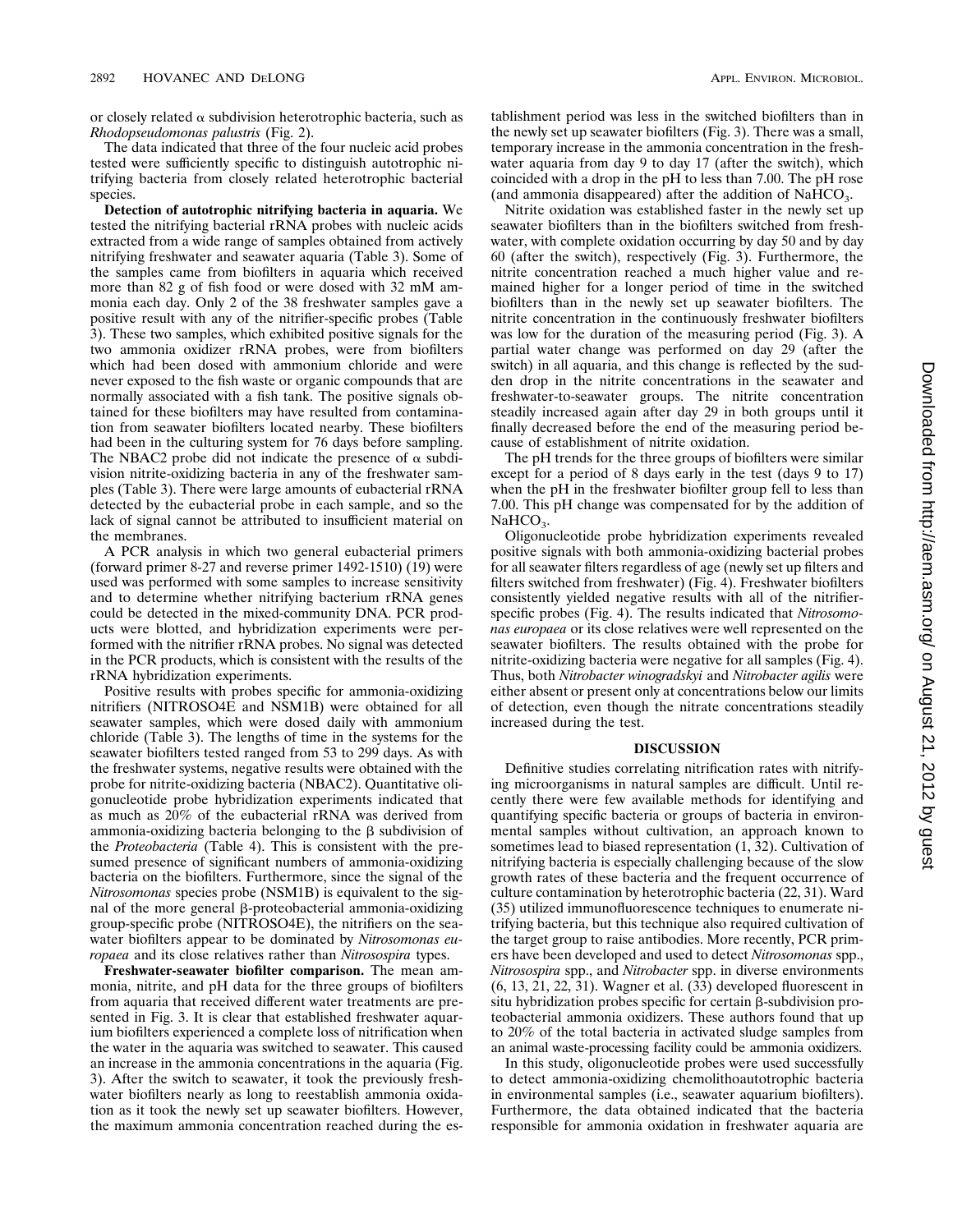| TABLE 3. Results of probing rRNAs extracted from biofilms attached to various aguarium biofiltration media or aguarium water with |
|-----------------------------------------------------------------------------------------------------------------------------------|
| domain- and group-specific oligonucleotide probes <sup>a</sup>                                                                    |

| Aquarium<br>Sample<br>environment <sup>b</sup> |                        | Biofilm           | Daily amt of      | Ammonia            | Signal detected by the following oligonucleotide probes <sup><math>f</math></sup> : |                          |                          |                          |
|------------------------------------------------|------------------------|-------------------|-------------------|--------------------|-------------------------------------------------------------------------------------|--------------------------|--------------------------|--------------------------|
|                                                | substrate <sup>c</sup> | ammonia $d$       | sourcee           | Bacterial          | NITROSO4E                                                                           | NSM1B                    | NBAC2                    |                          |
| 1301                                           | Freshwater             | Bulk water        | 4g                | Fish               | $\! + \!$                                                                           | $\overline{\phantom{0}}$ | $\overline{\phantom{0}}$ |                          |
| 1302                                           | Freshwater             | Gravel            | 4g                | Fish               | $^{+}$                                                                              | $\overline{\phantom{0}}$ | L,                       |                          |
| 1303                                           | Freshwater             | Gravel            | 4g                | Fish               | $^{+}$                                                                              | $\overline{\phantom{0}}$ |                          |                          |
| 1304                                           | Freshwater             | Filter fiber      | 4g                | Fish               | $^{+}$                                                                              | $\overline{\phantom{a}}$ | ۳                        |                          |
| 1306                                           | Freshwater             | <b>Bulk</b> water | 4 g               | Fish               | $^{+}$                                                                              |                          | $\overline{\phantom{0}}$ |                          |
| 1307                                           | Freshwater             | Gravel            | 4g                | Fish               | $^{+}$                                                                              |                          | $\overline{\phantom{0}}$ |                          |
| 1309                                           | Freshwater             | Polypropylene     | 4 g               | Fish               | $^{+}$                                                                              |                          | $\overline{\phantom{0}}$ |                          |
| 1312                                           | Freshwater             | <b>Bulk</b> water | 32.1 mM           | NH <sub>4</sub> Cl | $^{+}$                                                                              |                          | $\overline{\phantom{0}}$ |                          |
| 1315                                           | Freshwater             | Bulk water        | 32.1 mM           | NH <sub>4</sub> Cl | $^{+}$                                                                              |                          | $\overline{\phantom{0}}$ |                          |
| 1316                                           | Freshwater             | Polyfiber         | 32.1 mM           | NH <sub>4</sub> Cl | $^{+}$                                                                              | $\overline{\phantom{a}}$ | $\overline{\phantom{0}}$ |                          |
| 7501                                           | Freshwater             | Polyfiber         | 32.1 mM           | NH <sub>4</sub> Cl | $^{+}$                                                                              |                          |                          |                          |
| 7502                                           | Freshwater             | <b>Bulk</b> water | 82.84 g           | Fish               | $^{+}$                                                                              | $\overline{\phantom{0}}$ | $\overline{\phantom{0}}$ |                          |
| 7503                                           | Freshwater             | Polyfiber         | 32.1 mM           | NH <sub>4</sub> Cl | $^{+}$                                                                              |                          |                          |                          |
| 7504                                           | Freshwater             | Polyfiber         | 82.84 g           | Fish               | $^{+}$                                                                              |                          |                          |                          |
| 710r                                           | Freshwater             | Polyfiber         | 32.1 mM           | NH <sub>4</sub> Cl | $^{+}$                                                                              |                          | $\overline{\phantom{0}}$ |                          |
| 711r                                           | Freshwater             | Polyfiber         | 32.1 mM           |                    | $^{+}$                                                                              | $\overline{\phantom{0}}$ | $\overline{\phantom{0}}$ |                          |
|                                                |                        |                   | 32.1 mM           | NH <sub>4</sub> Cl | $^{+}$                                                                              | $\ddot{}$                | $^{+}$                   |                          |
| <b>CAOBW</b>                                   | Freshwater             | Polyfiber         |                   | NH <sub>4</sub> Cl |                                                                                     |                          |                          |                          |
| <b>CAQBW</b>                                   | Freshwater             | Polyfiber         | 32.1 mM           | NH <sub>4</sub> Cl | $^{+}$                                                                              | $^{+}$                   | $^{+}$                   |                          |
| <b>E8T32B</b>                                  | Freshwater             | Sponge            | 1.4 <sub>g</sub>  | Fish               | $^{+}$                                                                              | $\overline{\phantom{0}}$ | $\overline{\phantom{0}}$ |                          |
| E8T33B                                         | Freshwater             | Polypropylene     | 1.4 <sub>g</sub>  | Fish               | $^{+}$                                                                              | $\overline{\phantom{a}}$ | $\overline{\phantom{0}}$ |                          |
| <b>E8T34B</b>                                  | Freshwater             | Filter fiber      | 1.4 <sub>g</sub>  | Fish               | $^{+}$                                                                              | $\overline{\phantom{0}}$ | $\overline{\phantom{0}}$ |                          |
| Flwrte5                                        | Freshwater             | Gravel            | $10 \text{ mM}$   | NH <sub>4</sub> Cl | $^{+}$                                                                              | $\overline{\phantom{0}}$ | ۳                        |                          |
| Flwrte8                                        | Freshwater             | Gravel            | $10 \text{ mM}$   | NH <sub>4</sub> Cl | $^{+}$                                                                              |                          |                          |                          |
| Flwrte9                                        | Freshwater             | Gravel            | $10 \text{ mM}$   | NH <sub>4</sub> Cl | $^{+}$                                                                              | $\overline{\phantom{0}}$ | $\overline{\phantom{0}}$ |                          |
| FWSW4                                          | Freshwater             | Polypropylene     | $5 \text{ mM}$    | NH <sub>4</sub> Cl | $^{+}$                                                                              | $\overline{\phantom{a}}$ | $\overline{\phantom{0}}$ |                          |
| FWSW6                                          | Freshwater             | Polypropylene     | $5 \text{ mM}$    | NH <sub>4</sub> Cl | $^{+}$                                                                              |                          | $\overline{\phantom{0}}$ |                          |
| MejBW-A                                        | Freshwater             | Polypropylene     | 82.8 <sub>g</sub> | Fish               | $^{+}$                                                                              | $\overline{\phantom{a}}$ | ۳                        | $\overline{\phantom{0}}$ |
| $MejBW-B$                                      | Freshwater             | Polypropylene     | $82.8\text{ g}$   | Fish               | $^{+}$                                                                              | $\overline{\phantom{0}}$ | $\overline{\phantom{0}}$ |                          |
| T408                                           | Freshwater             | Detritus          | 3.5 g             | Fish               | $^{+}$                                                                              |                          |                          |                          |
| T408                                           | Freshwater             | Gravel            | 3.5 g             | Fish               | $^{+}$                                                                              | $\overline{\phantom{0}}$ | $\overline{\phantom{0}}$ |                          |
| T825                                           | Freshwater             | Gravel            | $0.8\text{ g}$    | Fish               | $^{+}$                                                                              |                          | $\overline{\phantom{0}}$ |                          |
| T825                                           | Freshwater             | Gravel            | 0.8g              | Fish               | $^{+}$                                                                              |                          | $\overline{\phantom{0}}$ |                          |
| <b>WDF1025</b>                                 | Freshwater             | Sponge            | 2.0 g             | Fish               | $^{+}$                                                                              |                          | $\overline{\phantom{0}}$ |                          |
| <b>WDF1026</b>                                 | Freshwater             | Polypropylene     | 2.0 g             | Fish               | $^{+}$                                                                              |                          | $\overline{\phantom{0}}$ |                          |
| <b>WDF1036</b>                                 | Freshwater             | Polypropylene     | 3.2 g             | Fish               | $^{+}$                                                                              | $\overline{\phantom{0}}$ | -                        |                          |
| <b>WDF1036</b>                                 | Freshwater             | Gravel            | $3.2\text{ g}$    | Fish               | $^{+}$                                                                              |                          | $\overline{\phantom{0}}$ |                          |
| <b>WDF1039</b>                                 | Freshwater             | Polypropylene     | 3.2 g             | Fish               | $^{+}$                                                                              |                          | ÷                        |                          |
| <b>WDF1039</b>                                 | Freshwater             | Gravel            | $3.2\,\mathrm{g}$ | Fish               | $^{+}$                                                                              | $\overline{\phantom{0}}$ | $\overline{\phantom{0}}$ |                          |
| 714r                                           | Seawater               | Polyfiber         | 714 mM            | NH <sub>4</sub> Cl | $^{+}$                                                                              | $^{+}$                   | $^{+}$                   |                          |
| 715r                                           | Seawater               | Polyfiber         | 714 mM            | NH <sub>4</sub> Cl | $^{+}$                                                                              | $^{+}$                   | $^{+}$                   |                          |
| FWSW2                                          | Seawater               | Polypropylene     | $5 \text{ mM}$    | NH <sub>4</sub> Cl | $^{+}$                                                                              | $^{+}$                   | $^{+}$                   |                          |
| FWSW3                                          | Seawater               | Polypropylene     | $5 \text{ mM}$    | NH <sub>4</sub> Cl | $^{+}$                                                                              | $^{+}$                   | $^{+}$                   |                          |
| <b>FWSW8</b>                                   | Seawater               | Polypropylene     | $5 \text{ mM}$    | NH <sub>4</sub> Cl | $^{+}$                                                                              | $^{+}$                   | $^{+}$                   |                          |
| FWSW9                                          | Seawater               |                   | $5 \text{ mM}$    |                    | $^{+}$                                                                              | $^{+}$                   | $^{+}$                   |                          |
|                                                |                        | Polypropylene     |                   | NH <sub>4</sub> Cl | $^{+}$                                                                              | $^{+}$                   | $^{+}$                   |                          |
| SW117                                          | Seawater               | Polyfiber         | $2.5$ mol         | NH <sub>4</sub> Cl |                                                                                     |                          |                          |                          |
| SW123                                          | Seawater               | Polyfiber         | $2.5 \text{ mol}$ | NH <sub>4</sub> Cl | $^{+}$                                                                              | $+$                      | $^{+}$                   |                          |
| SW129                                          | Seawater               | Polyfiber         | $2.5$ mol         | NH <sub>4</sub> Cl | $^{+}$                                                                              | $^{+}$                   | $^{+}$                   |                          |
| SW134                                          | Seawater               | Polyfiber         | $2.5$ mol         | NH <sub>4</sub> Cl | $^{+}$                                                                              | $^{+}$                   | $^{+}$                   |                          |
| SW148                                          | Seawater               | Polyfiber         | $2.5$ mol         | NH <sub>4</sub> Cl | $^{+}$                                                                              | $^{+}$                   | $^{+}$                   |                          |
| SW152                                          | Seawater               | Polyfiber         | $2.5 \text{ mol}$ | NH <sub>4</sub> Cl | $^{+}$                                                                              | $^{+}$                   | $^{+}$                   |                          |
| SW159                                          | Seawater               | Polyfiber         | $2.5$ mol         | NH <sub>4</sub> Cl | $^{+}$                                                                              | $^{+}$                   | $^{+}$                   |                          |
| SW202                                          | Seawater               | Polyfiber         | $2.5$ mol         | NH <sub>4</sub> Cl | $^{+}$                                                                              | $+$                      | $^{+}$                   |                          |

<sup>*a*</sup> A continued negligible concentration of ammonia in the systems which had daily inputs of fish food or ammonium chloride was considered evidence that nitrification occurred.

<sup>*b*</sup> The type of aquarium water.

<sup>c</sup> The medium from which the bacterial cells were extracted.

*<sup>d</sup>* The values in grams are the amounts of fish food put into the aquaria each day; the molar and millimolar values indicate the amounts of ammonia added to the

The values of the biofilters were located each day.<br>
"The wave of the biofilters were not the biofilters with the biofilters with the biofilters were posted each day.<br>
"Tish means that there were no fish in the tank and th

 $\overline{f}$  +, signal detected; -, no signal detected.

different from the bacteria responsible for ammonia oxidation in seawater aquaria. In seawater aquaria, *Nitrosomonas europaea* and related phylotypes appear to be present at high levels and are presumably the active ammonia-oxidizing bacteria, which is consistent with the results of previous studies. However, previously characterized  $\beta$  subdivision ammonia-oxidizing bacteria were detected in vigorously nitrifying freshwater aquaria in only 2 of 38 samples.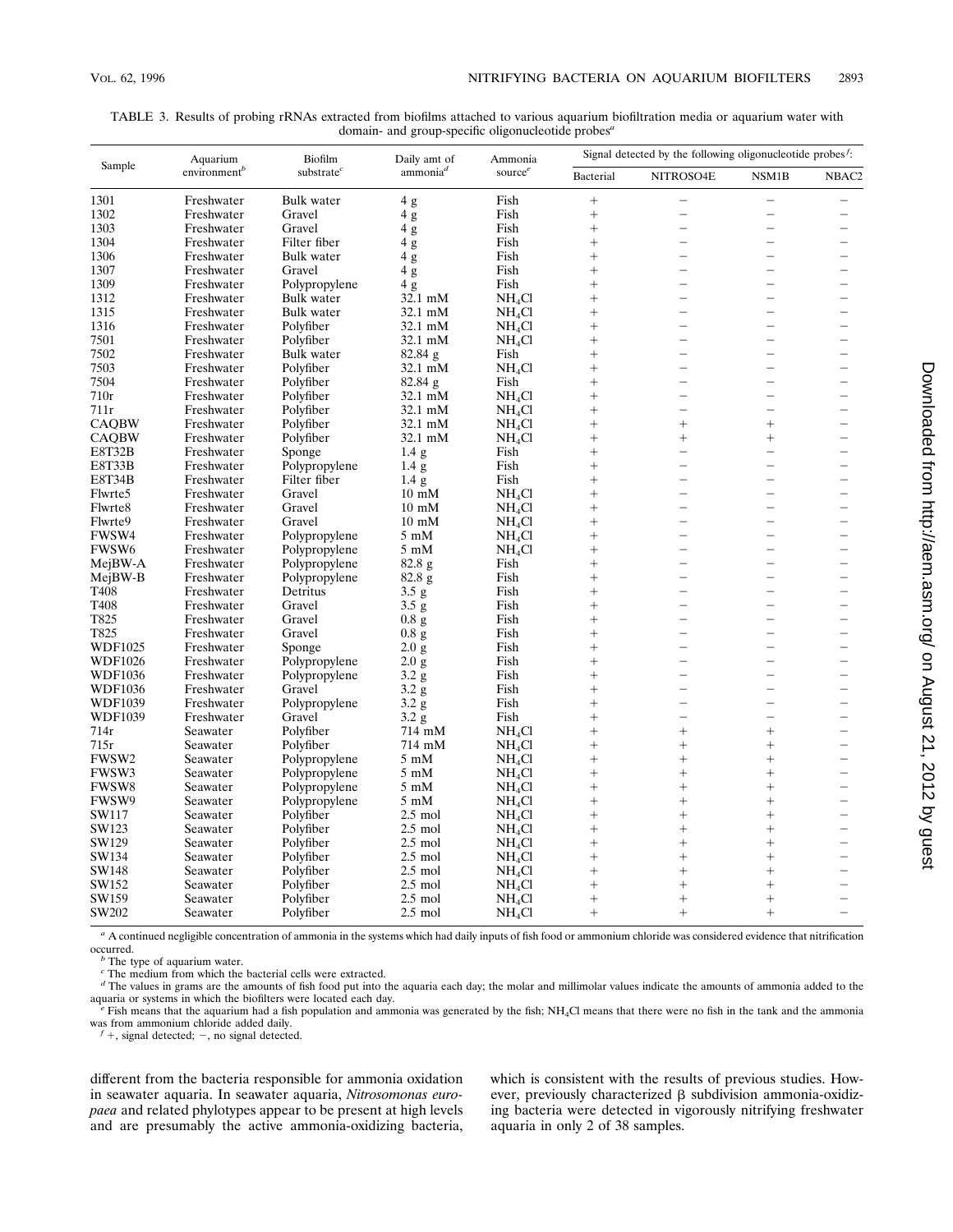TABLE 4. Levels of hybridization (normalized to the eubacterial probe) of the two probes specific for  $\beta$ -subdivision ammonia-oxidizing bacteria to rRNAs extracted from the biofilms of two seawater aquarium filters*<sup>a</sup>*

|        | Age of biofilter |                             | % Hybridization to: |                             |  |
|--------|------------------|-----------------------------|---------------------|-----------------------------|--|
| Sample | (days)           | Daily ammonia<br>dose (mol) | NITROSO4E<br>probe  | NSM <sub>1</sub> B<br>probe |  |
| SW202  | 53               | 2.5                         | 20.4                | 23.8                        |  |
| SW148  | 98               | 2.5                         | 18.5                | 17.4                        |  |

*<sup>a</sup>* The biofilters were part of a larger group of 35 filters dosed daily with 2.5 mol of ammonia. The NITROSO4E probe targets all b ammonia oxidizers, while the NSM1B probe targets a subgroup of these bacteria (Fig. 1).

There are three possible explanations for our observations: (i) there were few nitrifiers relative to other bacteria in the samples examined, and so the method used was not sensitive enough; (ii) heterotrophic bacteria were responsible for the oxidation of ammonia and nitrite in the environments studied;



FIG. 3. Mean values  $(n = 3)$  for ammonia concentration  $(A)$ , nitrite concentration (B), and pH (C) for the biofilters from the following three aquarium environments: freshwater changed to seawater  $(\square)$ , freshwater  $(\square)$ , and seawater (å). Bars indicate standard errors. Each aquarium received 5 mM ammonia (as ammonium chloride) each day for the first 20 days and then nearly every other day; none of the aquaria contained fish. Establishment of nitrification is shown by the sudden decrease in the ammonia concentration for the seawater group and the group in which freshwater was changed to seawater near day 15 (after the switch). This was followed by a rapid decrease in the nitrite concentration between days 45 and 60. A partial water change was performed on all aquaria on day 29, and this resulted in the large temporary decrease in nitrite concentration evident at this time.



FIG. 4. Slot blot analysis of rRNAs extracted from the biofilters of two freshwater aquaria changed to seawater (rows 1 and 2), two continuously freshwater aquaria (rows 3 and 4), and two seawater aquaria (rows 5 and 6) and hybridized with the eubacterial probe  $(A)$ , the NITROSO4E probe  $(B)$ , the  $NSM1B$  probe (C), and the NBAC2 probe (D). Water chemistry was tested three times a week for these filter units (see Fig. 3), and the data confirmed that active nitrification occurred. Lanes a, rRNA samples taken 43 days after the switch from fresh water to seawater; lanes b, rRNA samples taken 72 days after the switch; lanes c, rRNAs extracted from control strains (slot c-1, *Nitrosomonas europaea*; slot c-2, *Comamonas testosteroni*; slot c-3, *Nitrobacter winogradskyi*; slot c-4, *Rhodopseudomonas palustris*).

or (iii) the responsible species of autotrophic ammonia-oxidizing bacteria belong to another phylogenetic group which the probes did not detect. These possibilities are discussed below.

The minimum detection limit for radiolabelled nucleic acid probes is between approximately 0.1 and 1.0% of the total rRNA (1). While absolute bacterial cell numbers cannot be inferred from the results of hybridization experiments, this method does provide a reasonable indication of the relative biomass or metabolic activity of the targeted group. The biofilter experiments demonstrated that our method was sufficiently sensitive to detect nitrifiers in this environment, since all seawater samples produced a strong positive signal. It is reasonable to assume that in the aquaria, whose sole energy input was ammonia, the bacteria responsible for nitrification were active and constituted a large fraction of the total bacterial assemblage. The positive results obtained with the autotrophic ammonia-oxidizing bacterial probes for seawater biofilters exposed to the same environmental conditions as parallel freshwater filters indicate that the extraction and hybridization procedures were sufficiently sensitive to detect ammonia oxidizers belonging to the  $\beta$ -proteobacterial subdivision on filters.

Heterotrophic nitrification has been shown to be potentially greater than autotrophic nitrification in certain environments (26). There are several species of heterotrophic bacteria which use ammonia as a substrate and produce either nitrite, nitrate, or a less common nitrogen cycle intermediate, such as hydroxylamine (18). Tate (29) found insufficient numbers of *Nitrosomonas* and *Nitrobacter* cells to account for the nitrate production in histosols. Instead, using inhibitors, he determined that an *Arthrobacter* population was responsible for a major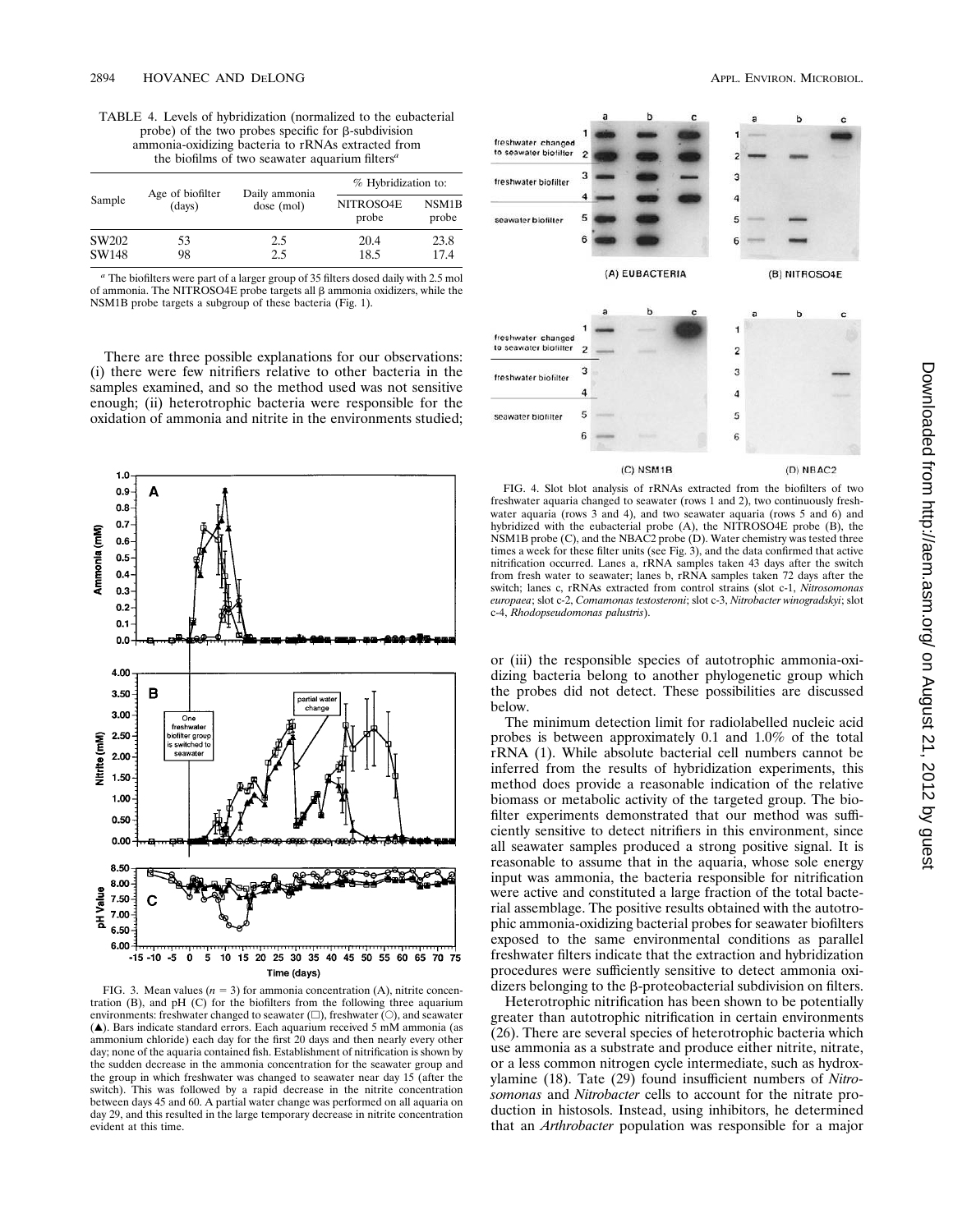portion of the nitrification occurring in these soils. Castignetti and Hollocher (5) identified six heterotrophic bacteria, including *Pseudomonas denitrificans*, *Pseudomonas aeruginosa*, and two strains of *Pseudomonas fluorescens*, that exhibited nitrification activity. While there is no direct evidence that heterotrophic nitrification was the dominant process in the present study, this possibility cannot be totally discounted. However, such heterotrophic nitrification seems unlikely since the aquaria received only inorganic ammonia (ammonium chloride) as an energy source. Carbon dioxide was the sole carbon source available as there were no significant inputs of organic carbon to support heterotrophic bacterial growth beyond trace contamination. It is doubtful that heterotrophic bacterial growth was significant in this lithotrophic environment.

The possibility that the autotrophic nitrifying bacteria in the freshwater aquaria studied belong to subdivisions other than the β subdivision of the *Proteobacteria* seems to be the most likely explanation for our observations. The probes were sensitive enough to detect ammonia-oxidizing bacteria in seawater systems. The freshwater systems had similar rates of nitrification, but ammonia oxidizers were not detected. Furthermore, *Nitrosomonas* spp. were detected on biofilters only after a shift from freshwater to seawater. This suggests that there were changes in the population of nitrifying bacteria, as indicated by the appearance of *Nitrosomonas* spp. and their relatives, as well as the transient decrease in nitrification immediately following the shift from freshwater to seawater. In total, our data suggest that microorganisms other than the usually implicated nitrifiers (members of the  $\beta$  subdivision of the *Proteobacteria*, such as *Nitrosomonas* spp. and their relatives) are the major agents responsible for nitrification in the freshwater aquarium environments examined.

To date, only one ammonia-oxidizing bacterium which does not belong to the  $\beta$  subdivision of the *Proteobacteria* has been cultured. The emphasis on *Nitrosomonas* types, especially *Nitrosomonas europaea*, as the major ammonia oxidizers in environments may be partially a result of culture bias. It is possible that *Nitrosomonas europaea* grows better in enrichment cultures and pure cultures than other, more ecologically significant nitrifiers which flourish and outcompete *Nitrosomonas* spp. in mixed populations. Belser and Schmidt (3) observed selectivity among the different genera of ammonia oxidizers, with *Nitrosomonas* spp. generally dominant over *Nitrosospira* and *Nitrosolobus* spp., possibly because of a faster growth rate. Furthermore, these authors found that while a medium could support the growth of either *Nitrosomonas* species or *Nitrosospira* species, these bacteria generally never grew together in the same enrichment culture. This may explain the data of Hiorns et al. (13), who suggested that *Nitrosomonas* spp. were prevalent only in enrichment cultures that were not obtained from environmental samples.

In the case of nitrite-oxidizing bacteria, the data suggest the possibility that the responsible bacteria were not *Nitrobacter* species, since we were unable to detect *Nitrobacter* cells in any sample examined. Nitrite-oxidizing  $\alpha$  subdivision proteobacteria were also not detected by Wagner et al. (34), who examined river water, a nitrifying trickle filter biofilm, and activated sludge samples by using fluorescent probes specific for various *Nitrobacter* species. These authors concluded that the most probable reason for their results was that there were large numbers (or high-level activities) of non-*Nitrobacter* nitriteoxidizing bacteria present in the systems which they examined. The chance that our results were due to the relatively low level of sensitivity of quantitative rRNA hybridization experiments does exist. However, DNAs from aquarium samples amplified by PCR with general eubacterial primers and subsequent hybridization experiments with the amplified DNAs also yielded negative results with the *Nitrobacter* probe. The fact that there are several nitrite oxidizers in other subdivisions of the *Proteobacteria* could readily explain our results. Three known autotrophic nitrite-oxidizing bacteria are in the  $\delta$  subdivision, and one such organism is in the  $\gamma$  subdivision, although a recent study has suggested that the phylogenetic placement of the genus *Nitrospira* may need to be reconsidered  $(8)$ . The  $\delta$  subdivision nitrite-oxidizing bacteria were isolated from marine environments, but the salinity of the water from which the sample of *Nitrospina gracilis* was isolated was low (12.870 ppt) (37). Ehrich et al. (8) recently isolated a new obligately chemolithoautotrophic nitrite-oxidizing species, *Nitrospira moscoviensis*, which was cultured in freshwater media. Since few strains of the other nitrite-oxidizing bacteria have been cultivated, it may be premature to design probes based on only a few isolates.

There have been no definitive studies of the microbiology of aquarium biofilters. Johnson and Sieburth (15) used scanning electron microscopy to investigate nitrifying bacteria obtained from the biological filters and waters of three aquaculture operations (one freshwater and two seawater). These authors were unable to detect bacteria with *Nitrosomonas*-like cytomorphological features in actively nitrifying freshwater salmon culture systems. In addition, they could not find *Nitrobacter winogradskyi* in any of the natural systems which they sampled, but these bacteria were found in subsequent enrichment cultures. These results are consistent with our results obtained with freshwater aquaria, in which no "classical" *Nitrosomonas* species could be detected.

To a certain extent, models of nitrification are dependent on the known biochemical properties and pathways of the classical nitrifiers. The data from our study indicate that the bacterial species responsible for nitrification in simple freshwater systems remain unknown. It is likely that nitrification and the associated nitrifying bacterium diversity in natural systems are even more complex. Therefore, models which assume, in a general fashion, that *Nitrosomonas* spp. are the major nitrifiers may have to be revised as novel species of nitrifying bacteria are identified, isolated, and characterized and the biochemical properties of these species are determined. Molecular phylogenetic methods, along with classical isolation and culture techniques, all of which are aimed at determining the responsible organisms and their physiological properties, should provide a more complete understanding of biogeochemical processes mediated by nitrifying bacteria.

#### **ACKNOWLEDGMENTS**

We thank Ellen Ko, Quynh Lu, and Michelle Waugh for helpful assistance. We also thank Julia Sears-Hartley, Melissa Lokken, and Les Wilson for performing the water chemistry analysis.

This work was supported in part by National Science Foundation grants OCE92-18523 and OPP94-18442 to E.F.D. and by assistance from Aquaria, Inc., to T.A.H.

### **REFERENCES**

- 1. **Amann, R. I., W. Ludwig, and K.-H. Schleifer.** 1995. Phylogenetic identification and in situ detection of individual microbial cells without cultivation. Microbiol. Rev. **59:**143–169.
- 2. **American Type Culture Collection.** 1992. Catalogue of bacteria and bacte-
- riophages, 18th ed. American Type Culture Collection, Rockville, Md. 3. **Belser, L. W., and E. L. Schmidt.** 1978. Diversity in the ammonia-oxidizing nitrifier population of a soil. Appl. Environ. Microbiol. **36:**584–588.
- 4. **Bock, E., H.-P. Koops, B. Ahlers, and H. Harms.** 1992. Oxidation of inorganic nitrogen compounds as energy source, p. 414–430. *In* A. Balows, H. G. Truper, M. Dworkin, W. Harper, and K.-H. Schleifer (ed.), The prokaryotes: a handbook on the biology of bacteria. Ecophysiology, isolation, identification, applications, 2nd ed. Springer-Verlag, New York.